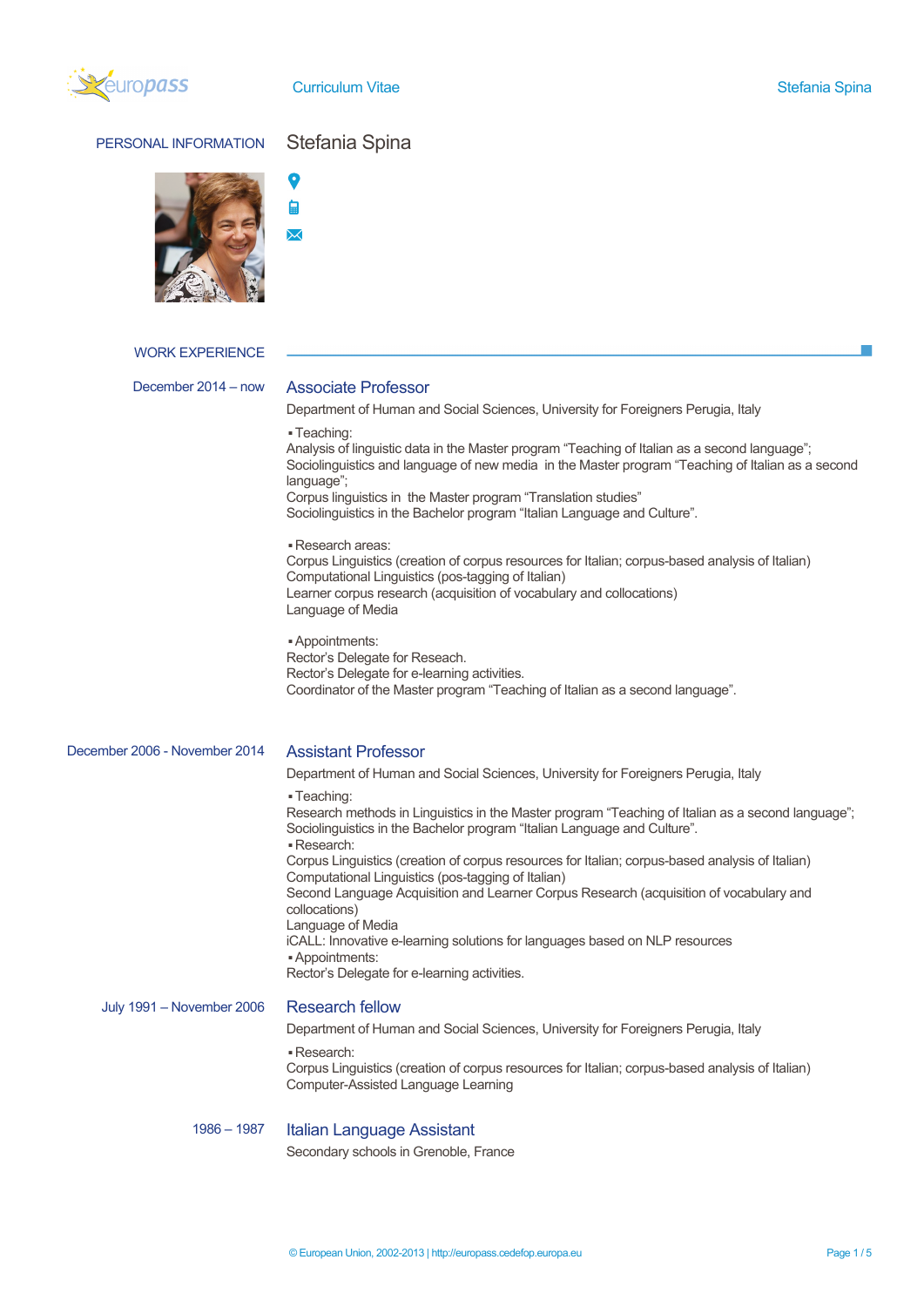

| <b>EDUCATION AND TRAINING</b> |                                                                                                                                                                                                                                                                                                                                                                                                                                                                                                                                                                                                                                                                                                                                                                                                                                                                                                                                                                                                                                                                                                                                                                                                                                                                                                                                          |                |                    |                   |                |
|-------------------------------|------------------------------------------------------------------------------------------------------------------------------------------------------------------------------------------------------------------------------------------------------------------------------------------------------------------------------------------------------------------------------------------------------------------------------------------------------------------------------------------------------------------------------------------------------------------------------------------------------------------------------------------------------------------------------------------------------------------------------------------------------------------------------------------------------------------------------------------------------------------------------------------------------------------------------------------------------------------------------------------------------------------------------------------------------------------------------------------------------------------------------------------------------------------------------------------------------------------------------------------------------------------------------------------------------------------------------------------|----------------|--------------------|-------------------|----------------|
| 1990-1993                     | <b>BA degree in Linguistics</b><br>University of Perugia, Italy                                                                                                                                                                                                                                                                                                                                                                                                                                                                                                                                                                                                                                                                                                                                                                                                                                                                                                                                                                                                                                                                                                                                                                                                                                                                          |                |                    |                   |                |
| 1982-1986                     | <b>BA degree in Foreign Languages</b><br>University of Perugia, Italy                                                                                                                                                                                                                                                                                                                                                                                                                                                                                                                                                                                                                                                                                                                                                                                                                                                                                                                                                                                                                                                                                                                                                                                                                                                                    |                |                    |                   |                |
| <b>PERSONAL SKILLS</b>        |                                                                                                                                                                                                                                                                                                                                                                                                                                                                                                                                                                                                                                                                                                                                                                                                                                                                                                                                                                                                                                                                                                                                                                                                                                                                                                                                          |                |                    |                   |                |
| Mother tongue(s)              | Italian                                                                                                                                                                                                                                                                                                                                                                                                                                                                                                                                                                                                                                                                                                                                                                                                                                                                                                                                                                                                                                                                                                                                                                                                                                                                                                                                  |                |                    |                   |                |
| Other language(s)             | <b>UNDERSTANDING</b>                                                                                                                                                                                                                                                                                                                                                                                                                                                                                                                                                                                                                                                                                                                                                                                                                                                                                                                                                                                                                                                                                                                                                                                                                                                                                                                     |                | <b>SPEAKING</b>    |                   | <b>WRITING</b> |
|                               | Listening                                                                                                                                                                                                                                                                                                                                                                                                                                                                                                                                                                                                                                                                                                                                                                                                                                                                                                                                                                                                                                                                                                                                                                                                                                                                                                                                | Reading        | Spoken interaction | Spoken production |                |
| English                       | C <sub>1</sub>                                                                                                                                                                                                                                                                                                                                                                                                                                                                                                                                                                                                                                                                                                                                                                                                                                                                                                                                                                                                                                                                                                                                                                                                                                                                                                                           | C <sub>1</sub> | C <sub>1</sub>     | C <sub>1</sub>    | C <sub>1</sub> |
|                               | First Certificate in English (B2)                                                                                                                                                                                                                                                                                                                                                                                                                                                                                                                                                                                                                                                                                                                                                                                                                                                                                                                                                                                                                                                                                                                                                                                                                                                                                                        |                |                    |                   |                |
| French                        | C <sub>2</sub>                                                                                                                                                                                                                                                                                                                                                                                                                                                                                                                                                                                                                                                                                                                                                                                                                                                                                                                                                                                                                                                                                                                                                                                                                                                                                                                           | C <sub>2</sub> | C <sub>2</sub>     | C <sub>2</sub>    | C <sub>2</sub> |
| <b>Computer skills</b>        | Operating systems: MacOs (good), Unix (beginner), Windows (good)<br>. Word processing: good<br>· Spreadsheets: good<br>· Programming: R (beginner)<br>• LMS: Moodle (good)                                                                                                                                                                                                                                                                                                                                                                                                                                                                                                                                                                                                                                                                                                                                                                                                                                                                                                                                                                                                                                                                                                                                                               |                |                    |                   |                |
| ADDITIONAL INFORMATION        |                                                                                                                                                                                                                                                                                                                                                                                                                                                                                                                                                                                                                                                                                                                                                                                                                                                                                                                                                                                                                                                                                                                                                                                                                                                                                                                                          |                |                    |                   |                |
| Main publications             | <b>Books:</b><br>- Fiumi di parole. Discorso e grammatica delle conversazioni scritte in Twitter. Aracne 2019<br>- Openpolitica. Il discorso dei politici italiani nell'era di Twitter, Milano, FrancoAngeli, 2012<br>- Fare i conti con le parole. Introduzione alla linguistica dei corpora, Perugia, Guerra, 2001<br>- Parole in rete. Guida ai siti Internet sul linguaggio, Firenze, La Nuova Italia, 1997<br><b>Edited Publications</b><br>Special issue on Resources and Tools for Language Learners. Language Resources and Evaluation<br>Journal, vol. 48/1, 2014. Guest editors: Serge Sharoff, Stefania Spina and Sofie Johansson<br>Kokkinakis<br>- Journal articles:<br>- Multi-word expressions in second language writing: A large-scale longitudinal learner corpus study.<br>In "Language learning", 2019, ISSN: 0023-8333, doi: 10.1111/lang.12383 (with Siyanova-Chanturia<br>A.).<br>- Role of Emoticons as Structural Markers in Twitter Interactions. In "Discourse Processes", 2019,<br>56(4), pp. 345-362, doi: 10.1080/0163853X.2018.1510654, ISSN: 0163-853X.<br>- Lo sviluppo longitudinale della fraseologia in apprendenti cinesi di italiano L2. Uno studio preliminare<br>su alcune categorie di errori. In "Ricognizioni. Rivista di lingue, letterature e culture moderne", 10(V),<br>2018, pp. 97-119. |                |                    |                   |                |
|                               |                                                                                                                                                                                                                                                                                                                                                                                                                                                                                                                                                                                                                                                                                                                                                                                                                                                                                                                                                                                                                                                                                                                                                                                                                                                                                                                                          |                |                    |                   |                |
|                               |                                                                                                                                                                                                                                                                                                                                                                                                                                                                                                                                                                                                                                                                                                                                                                                                                                                                                                                                                                                                                                                                                                                                                                                                                                                                                                                                          |                |                    |                   |                |
|                               |                                                                                                                                                                                                                                                                                                                                                                                                                                                                                                                                                                                                                                                                                                                                                                                                                                                                                                                                                                                                                                                                                                                                                                                                                                                                                                                                          |                |                    |                   |                |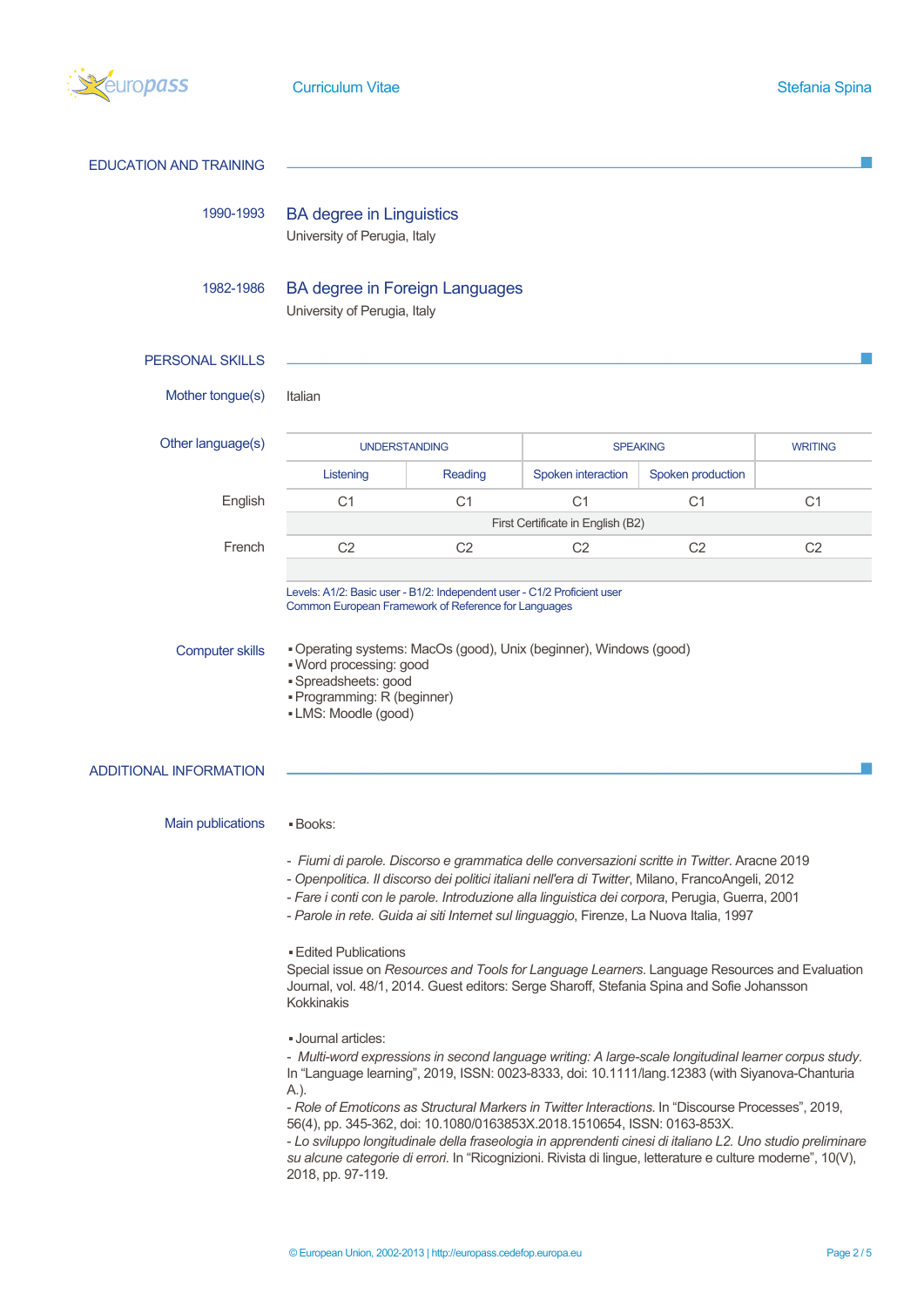

### **Curriculum Vitae Stefania Spina** Stefania Spina

- *Investigation of Native Speaker and Second Language Learner Intuition of Collocation Frequency* (with A. Siyanova-Chanturia), in "Language Learning", 65, 3, pp. 533–562.

- *Introduction to the special issue on Resources and Tools for Language Learners*, in "Language Resources and Evaluation", 48/1, pp. 1-4, 2014 (with S. Sharoff e S. Johansson Kokkinakis)

- *News as a conversation. A comparative analysis of the language of online and printed newspapers in Italy*. "Recherche en Communication", 39, 2013

- *Gender issues in the interactions of italian politicians on Twitter: identity, representation and flows of conversation*, in "International journal of cross-cultural studies and environmental communication", 2, 2, 2013, pp. 147-157, ISSN: 2285-3324 (with J. Cancila)

- *Smart Cities and Languages: The Language Network*, in "Interaction Design and Architecture(s) Journal" – IxD&A, N. 16, 2013, pp. 37-46, 2013 (with A. Gobbi)

- *Collocations as an index for distinguishing text genres*. In "CORPUS", vol. 11, 2012, p. 73-89, ISSN: 1638-9808 (with E. Tanganelli)

- *APRIL: An online learning environment devoted to language learning*. In "PROCEDIA: SOCIAL & BEHAVIORAL SCIENCES", vol. 34, 2012, p. 216-218, ISSN: 1877-0428 (with E. Bassetti)

- *Elledueò: Integrating "formal" and "social" in a language learning environment of Italian as a Second Language*. In "JE-LKS. JOURNAL OF E-LEARNING AND KNOWLEDGE SOCIETY", vol. 6, 2010, p. 77-84, ISSN: 1826-6223 (with F. Scolastra)

- *An italian parser for Temporal Expression Recognition and Normalization*, In "Intelligenza artificiale", IV, 2007, 2, pp.64-65, ISSN: 1724-8035 (with L. Faina).

▪ Book chapters

- *The development of phraseological errors in Chinese learner Italian: A longitudinal study*. In A. Abel, A. Glaznieks, V. Lyding, & L. Nicolas (Eds.), Widening the scope of learner corpus research. Selected papers from the fourth Learner Corpus Research Conference (pp. 95–119). Louvain, Belgium: Presses Universitaires de Louvain, 2019, ISBN: 9782875588685.

- *Emoticons as Multifunctional and Pragmatic Resources: A corpus-based Study on Twitter*. In: E. Stemle, C.R. Wigham. (a cura di), Building Computer-Mediated Communication Corpora for sociolinguistic Analysis. pp. 123-146, CLERMONT-FERRAND:Presses Universitaires Blaise Pascal, 2019, ISBN: 9782845168596

- *Learner corpus research and phraseology in Italian as a second language: The case of the DICI-A, a learner dictionary of Italian collocations*. In: (a cura di): Begoña Sanromán Vilas, Collocations Cross-Linguistically. Corpora, Dictionaries and Language Teaching . MEMOIRES DE LA SOCIETE NEOPHILOLOGIQUE DE HELSINKI, p. 219-244, ISBN: 951-9040-57-9, ISSN: 0355-0192.

- *Twitter as a source of change in political discourse*. In: (a cura di): Degani M., Frassi P. and Lorenzetti M.I., The Languages of Politics / La politique et ses langages. vol. II, p. 259-283, Cambridge:Cambridge Scholars Publishing, ISBN: 1-4438-9768-X .

- *Le conversazioni scritte dei social media: un'analisi multidimensionale*. In: (a cura di): Bianchi F, Leone P, LINGUAGGIO E APPRENDIMENTO LINGUISTICO Metodi e strumenti tecnologici. STUDI AITLA, p. 83-102, Bologna:AItLA - Associazione Italiana di Linguistica Applicata, 2014, ISBN: 978-88- 97657-13-2.

- *Phraseology in Academic L2 Discourse: The Use of Multi-words Units in a CMC University Context*. In Erik Castello, Katherine Ackerley & Francesca Coccetta (a cura di), Studies in Learner Corpus Linguistics Research and Applications for Foreign Language Teaching and Assessment, Peter Lang, 2015, pp. 279-294.

- *Changing trends in Italian newspaper language. A diachronic, corpus-based study*. In J. Bamford, S. Cavalieri, G. Diani (eds.). Variation and Change in Spoken and Written Discourse: Perspectives from Corpus Linguistics. Amsterdam, John Benjamins, 2013, pp. 239–254, ISBN: 9789027210388.

- *Methodological issues in a television news corpus: discourse and annotation*, in Mukherjee, Joybrato and Magnus Huber, eds. Corpus Linguistics and Variation in English: Theory and Description. Amsterdam/New York: Rodopi, 2012, pp. 213-222, ISBN: 978-90-420-3495-2.

- *Uso di Moodle nell'apprendimento linguistico: problemi e prospettive*. In: Baldoni M., Baroglio, C., Coriasco, S., Marchisio, M., Rabellino, S. (eds.). E-learning con Moodle in Italia: una sfida tra passato, presente e futuro. p. 129-135, 2011, ISBN: 9788861222694 (with F. Scolastra)

- *Is Television Language a Spoken Variety? A Corpus-Based Study of Italian Television*. in Rowe, Charley e Wyss, Eva (eds.), Language and New Media. Linguistic, Cultural and Technological Evolutions , New York, Hampton Press, 2009, pp. 211-242, ISBN: 1572739304.

- *L'italiano della televisione: una varietà intermedia tra scritto e parlato. Il caso delle dislocazioni*, in Schafroth, Elmar (ed.), Lingua e mass media , Bonn, Romanistischer Verlag, 2006, pp. 153-179, ISBN: 3861431718.

- *La trascrizione di un corpus di lingua televisiva*, in Bürki Y., De Stefani E. (eds.), Trascrivere la lingua. Dalla filologia all'analisi conversazionale , Berna, Peter Lang, 2006, pp. 287-309, ISBN: 3-03911-157- 4.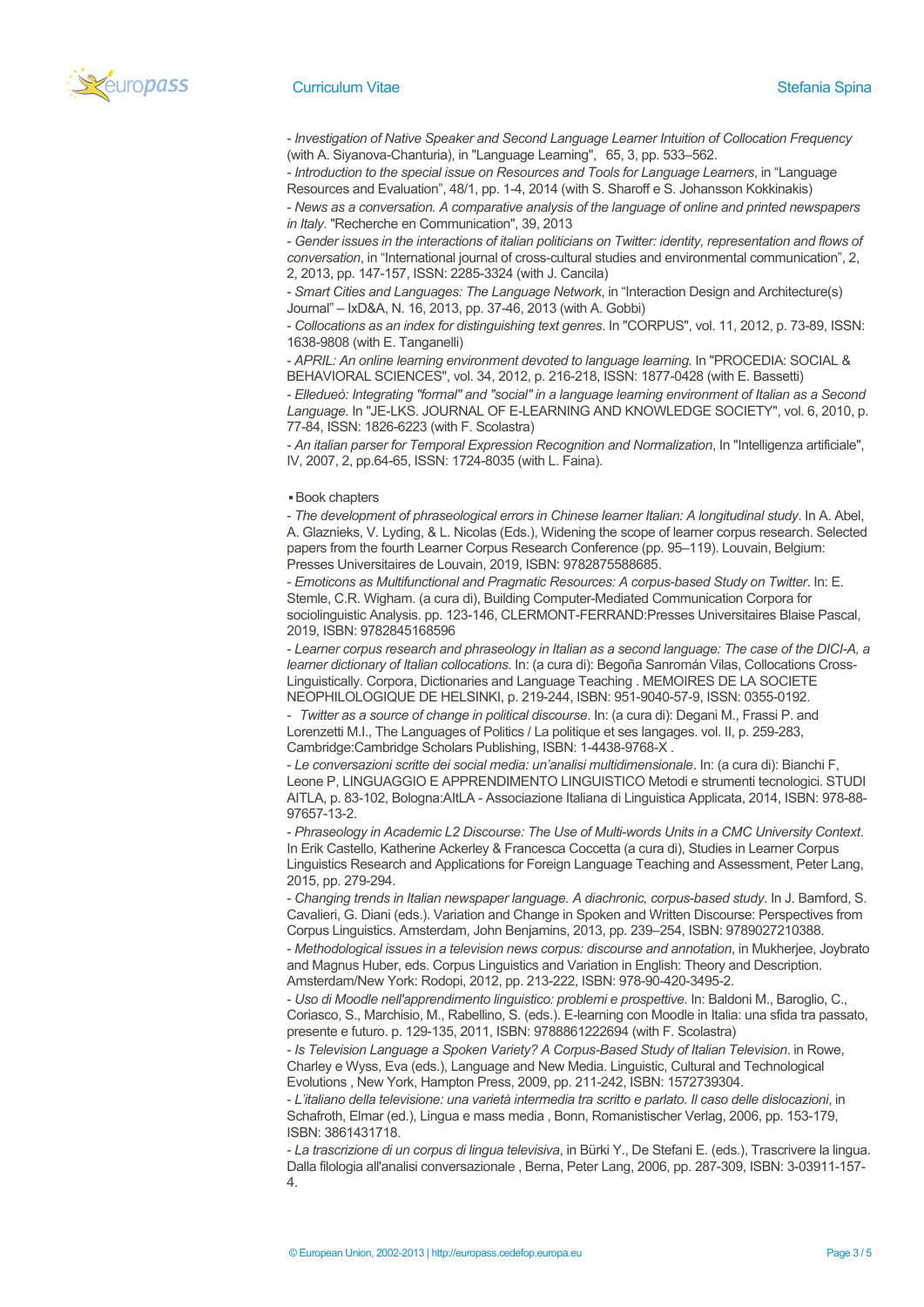

▪ Conference proceedings

- *Io non è che non me ne frega niente. Tendenze recenti della negazione tramite frase scissa* (2019). In B. Moretti, A. Kunz, S. Natale, E. Krakenberger (a cura di), Le tendenze dell'italiano contemporaneo rivisitate. Atti del LII congresso della Società di Linguistica Italiana (Berna, settembre 2018), pp. 95- 113. ISBN: 9788897657330

- *Text Classification for Italian Proficiency Evaluation*. In Computational Science and Its Applications – ICCSA 2019. 19th International Conference, Saint Petersburg, Russia, July 1–4, 2019, Proceedings, Part I, pp. 830-841, Cham: Springer. ISBN: 9783030242886 ((with Milani, A., Santucci, V., Piersanti, L., Simonetti, M., Biondi, G.).

- *Measuring Text Complexity for Italian as a Second Language Learning Purposes*. In Proceedings of the Fourteenth Workshop on Innovative Use of NLP for Building Educational Applications, Association for Computational Linguistics, pp. 360-368, 2019, https://www.aclweb.org/anthology/W19-4438 (with Forti, L.., Milani, A., Piersanti, L., Santarelli, F., Santucci, V.).

- *Soft skills with learning technologies: the project at the University for Foreigners of Perugia*. In: Proceedings. 13th International Technology, Education and Development Conference, Valencia (Spagna), 11-13 marzo 2019, pp. 3700-3708, IATED, 2019, ISBN: 978-84-09-08619-1, doi: 10.21125/inted.2019, (with Santucci V., Sbardella T., Biscarini C., Grego G.)

- Detecting Hate Speech for Italian Language in Social Media (2018). In Proceedings of the Sixth Evaluation Campaign of Natural Language Processing and Speech Tools for Italian. Final Workshop (EVALITA 2018) co-located with the Fifth Italian Conference on Computational Linguistics (CLiC-it 2018). In CEUR WORKSHOP PROCEEDINGS - ISSN:1613-0073 vol. 2263, (with Santucci, V; Milani, A; Biondi, G; Di Bari, G.).

- *Predicting Readability of Texts for Italian L2 Students: A Preliminary Study*. In ALTE 2017 Conference Proceedings: Learning and Assessment: Making the Connections (Bologna, 3–5 May 2017), 2017, pp. 272-278 (with G. Grego Bolli and D. Rini).

*- La politica dei 140 caratteri: L'equivoco della brevità e l'illusione di essere social.* In: (a cura di): Librandi R; Piro R, L'italiano della politica e la politica per l'italiano. ASSOCIAZIONE PER LA STORIA DELLA LINGUA ITALIANA, p. 645-659, Firenze: FrancoCesati, ISBN: 978-88-7667-609-3, Napoli, 20- 22 novembre 2014

- *Il Perugia Corpus: una risorsa di riferimento per l'italiano. Composizione, annotazione e valutazione*. In: (eds.): Roberto Basili, Alessandro Lenci, Bernardo Magnini, Proceedings of the First Italian Conference on Computational Linguistics CLiC-it 2014. vol. 1, p. 354-359, PISA:Pisa University Press, 2014, ISBN: 978-886741-472-7.

- *ConParoleTue: crowdsourcing al servizio di un Dizionario delle Collocazioni Italiane per Apprendenti (Dici-A).* In: (eds): Roberto Basili, Alessandro Lenci, Bernardo Magnini, Proceedings of the First Italian Conference on Computational Linguistics CLiC-it 2014. vol. 1, p. 197-202, PISA:Pisa University Press, 2014, ISBN: 978-886741-472-7 (with A. Gobbi).

- *Notizie come flussi di conversazioni: i titoli dei quotidiani online e l'influenza dei social media*, In Atti del XIII Convegno SILFI (Palermo, 22-24 settembre 2014), 2014, ISBN 978-88-96312-56-8.

- *Come cambia la lingua dei politici nell'era di Twitter*. In E. Garavelli e E. Suomela-Härmä (eds.), "Dal manoscritto al web: canali e modalità di trasmissione dell'italiano. Tecniche, materiali e usi nella storia della lingua" (Atti del XII Congresso SILFI Società Internazionale di Linguistica e Filologia Italiana,

Helsinki, 18-20 giugno 2012), Firenze, Franco Cesati, 2014, pp. 707-715, ISBN: 978-88-7667-472-3. - *The Dictionary of Italian Collocations: Design and Integration in an Online Learning Environment*, in Calzolari N., Choukri K., Maegaard B., Mariani J., Odjik J., Piperidis S., Rosner M.and Tapias D., 2010, Proceedings of the Seventh conference on International Language Resources and Evaluation (LREC'10), Malta, may 2010, European Language Resources Association, pp. 3202-3208, ISBN: 2- 9517408-6-7.

- *AIWL: una lista di frequenza dell'italiano accademico*, in Bolasco S., Chiari I., Giuliano L., Statistical Analysis of Textual Data, Proceedings of the 10th Conference JADT (Rome, 9-11 june 2010), Editrice universitaria LED, 2010, pp. 1317-1325, ISBN: 9788879164509.

- *The Dici Project: towards a Dictionary of Italian Collocations integrated with an online language learning platform*, in Granger S., Paquot M., eLexicography in the 21st century: New Challenges, New Applications, Proceeding of eLex 2009 (Louvain-La-Neuve, 22-24 ottobre 2009), Presses Universitaires de Louvain, 2010, pp. 273-282, ISBN: 978-2-87463-211-2.

- *Corpora di italiano L2: difficoltà di annotazione e trascrizione "allargata"* (with L. Atzori e N. Chiapedi), in Andorno, Cecilia & Rastelli, Stefano (eds.), Corpora di italiano L2: tecnologie, metodi, spunti teorici , Perugia, Guerra, 2009, pp. 93-110, ISBN: 978-88-557-0168-6.

- *Il Corpus di Italiano Televisivo (CiT): struttura e annotazione*, in Burr, Elisabeth (ed.), Traditione & Innovazione. Il parlato: teoria – corpora – linguistica dei corpora , Atti del VI Convegno Internazionale della SILFI (28 Giugno - 2 Luglio 2000, Gerhard-Mercator-Universität Duisburg, Germania), Firenze, Franco Cesati, 2005, pp. 413-426, ISBN: 88-7667-202-8.